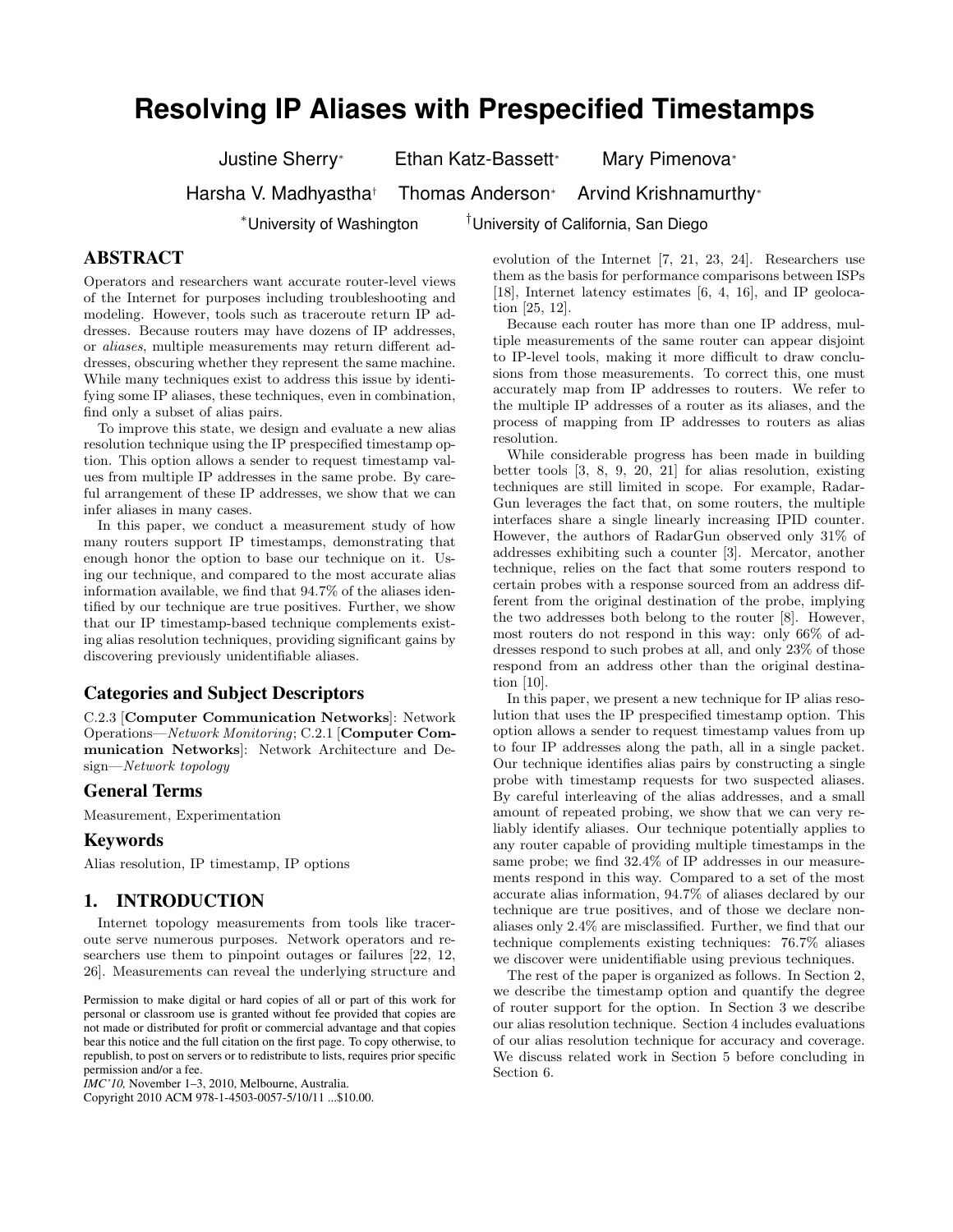# 2. PRESPECIFIED TIMESTAMP OPTION

We next describe the timestamp option, and we provide a measurement study to discover how often routers respond to the timestamp option in ways that we can exploit for alias resolution.

# 2.1 Background

Timestamp requests are an optional extension to any packet that traverses the Internet [1]. Three 'flags' specify different behaviors of the IP timestamp option; we make use of only one, 'prespecified timestamps.' For a packet with the prespecified timestamp option, the sender lists up to four IP addresses in the options header. As a shorthand, we describe timestamp requests in the following format:  $(A|BCDE)$ , where  $A$  is the destination of the probe, and  $B, C, D$ , and E are the ordered list of prespecified addresses. Each machine which forwards the packet will check to see if the first unstamped IP address is one of its own, and, if so, it will record a timestamp in the packet header before forwarding the packet. The order is important: if  $C$  receives the packet, it will only record a timestamp if B has already done so.

# 2.2 Measurement Study of Support

Although timestamps are a standard option in the IP specification, many routers do not honor them and some ISPs filter them. Further, the protocol specification does not dictate a behavior for routers to follow upon encountering their own IP address multiple times in the same probe. Our technique, described in detail in Section 3, relies on a single router providing multiple timestamps for multiple addresses in the same probe. Hence, our technique is only applicable to the subset of routers whose implementation provides multiple stamps in this case.

To assess how many routers honor such requests, we performed a measurement study of all IP addresses discovered by iPlane on May 10, 2010 [15]. iPlane issues daily traceroutes from all PlanetLab sites [2] to approximately 140,000 prefixes. To generate our data set, we gathered all 351,214 IP addresses observed in iPlane traceroutes from May 10, then removed all private addresses and addresses in prefixes whose operators opted out of our experiments. We then issued ICMP echo requests (pings) to each remaining address and report on the 267,736 addresses that responded.

For these 267,736 addresses, we first sent each address D an ICMP echo request with the timestamp option enabled requesting  $(D|DXXX)$ . X is an address at the University of Washington known not to be on the path, to ensure that extra, invalid stamps were not being introduced into the responses we received. In our previous work, we found that some PlanetLab sites receive few or no timestamp responses, presumably due to filters [11]. To attempt to avoid such filters, we sent the probes from multiple PlanetLab vantage points. Further, to account for packet loss, we sent each measurement five times redundantly from each vantage point. As seen in Table 1, we did not receive any responses from 31% of addresses. An additional 15.5% of addresses responded to our probes without recording a timestamp value. We also identified a common faulty implementation, exhibited by 5.8% of addresses, in which the router recorded two stamps on encountering its address, even though the second prespecified address did not belong to it. The table lists this as Extra Stamp behavior.

The remaining 47.7% of addresses correctly responded

| Classification | <b>IP</b> Addresses | %       |
|----------------|---------------------|---------|
| Unresponsive   | 83002               | 31.0%   |
| Extra Stamp    | 15606               | 5.8%    |
| Zero Stamps    | 41422               | 15.5%   |
| One Stamp      | 40886               | 15.3%   |
| Two Stamps     | 59450               | 22.2%   |
| Three Stamps   | 40                  | 0%      |
| Four Stamps    | 27330               | 10.2%   |
| Total          | 267736              | $100\%$ |

Table 1: Responsiveness to timestamp probes for the set of 267,736 public, ICMP-responsive addresses discovered by iPlane on May 10, 2010. Each address D was sent probes requesting  $(D|DXXX)$ and  $(D|DDD)$ . The classifications reflect the number of timestamps provided in D's responses. Our alias resolution technique potentially works for targets responding with 2-4 stamps.

to these probes with a single timestamp. To characterize their behavior in response to multiple requests for their own address, we next sent each of them a probe request  $(D|DDD)$ ; the table indicates how many stamps the addresses responded with. The most common stamping behavior was to provide two stamps; 22.2% of addresses demonstrated this behavior. A further 10.2% of addresses provided four stamps. Since our alias technique will require a router to record multiple stamps in a single probe, it potentially applies to the 32.4% of ping-responsive addresses in our dataset that responded with two or more timestamps. This is an upper bound on the applicability of our technique; we show later that some routers that stamp twice do not always stamp for queries involving different interfaces.

# 3. ALIAS CONFIRMATION

The prespecified timestamp option allows a single packet to request timestamps from multiple IP addresses. Our technique nests requests for pairs of IP addresses. To check if A and B are aliases, we send two ICMP echo requests, with the timestamp options set to  $(A|ABAB)$  and  $(B|BABA)$ . If they are aliases of the same router and the router stamps multiple times, the router should record timestamps for both addresses at a single point along the path, with consistent timestamp values. To identify this, we look for timestamp replies whose ordering constrains A and B to reside on the same router, and whose timestamp values are identical.

#### 3.1 Timestamp Values as a Fingerprint

Timestamp values allow us to identify whether two IP addresses are likely to share a common clock. A single host recording multiple timestamps at once into a single packet should provide the same value for each stamp.

Making use of this observation, when we receive a response containing timestamps for candidates  $A$  and  $B$ , we check the difference between the timestamp values. However, in our study in Section 2.2, we observed rare cases when timestamp values incremented between stamps, although the timestamps are provided by the same host (in response to  $(D|DDD)$ ). To account for this, we allow some leeway. We send duplicates of our probes to generate multiple timestamped responses. If fewer than 90% of the responses received for a pair have all timestamps equal or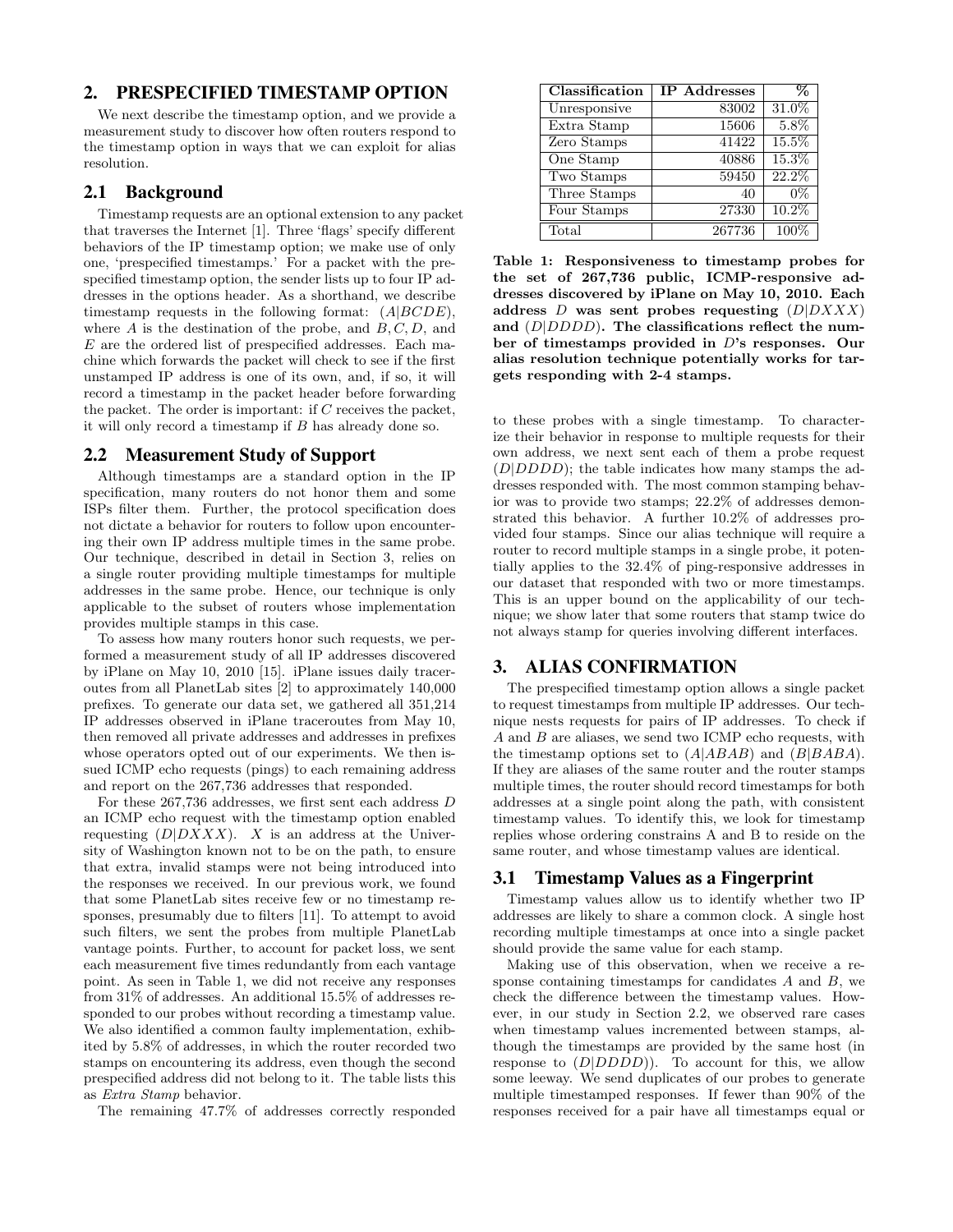

(a) Configuration of two distinct routers providing four stamps to the request  $(A|ABAB)$ .



(b) Configuration of two distinct routers providing two stamps to both the request  $(A|ABAB)$  (solid line) and the request  $(B|BABA)$  (dashed).

#### Figure 1: Two configurations of looped routing implied by certain timestamp responses. These cases can only be transient. Thus, repeatedly receiving these responses implies that the IP pairs are likely to be aliases.

if we observe decrements between stamps, we eliminate the pair and declare it to be a non-alias. If the timestamps are consistent, however, we require further evidence.

# 3.2 Topological Constraints

Because a prespecified address will only be stamped after all previous addresses have been stamped, the ordering of the timestamps recorded must be consistent with the path the packet traverses. By carefully arranging the IP addresses in the timestamp request, we can make it highly likely that only true aliases will respond with a given pattern. The absence of the pattern does not necessarily mean that the addresses are not aliases, just that we cannot determine their relationship.

Loops. While it is possible for a packet to encounter a transient loop, such cases should be rare and can be accounted for via redundant measurements over time. If a packet encounters a persistent loop, we should not receive an echo reply for our probe. Hence, if we receive multiple replies each of which implies a loop, we can conclude that the packets (in all likelihood) did not travel back and forth between two routers, but rather that a single router stamped multiple times for its multiple interfaces.

There are two separate scenarios in which we can infer aliases because the alternative would be a persistent loop. The first occurs when we receive four stamps in response to any of our queries. Figure 1(a) illustrates the route taken by a timestamp request  $(A|ABAB)$ , assuming A and B are not aliases. Timestamp values for all four prespecified addresses suggest that the packet reached the destination A, then went to  $B$ , to  $A$ , and to  $B$  again. These stamps mean that  $B$ must be configured to forward the return traffic en route to  $S$  through  $A$ , and  $A$  must be configured to forward the return traffic en route to  $S$  through  $B$ . This is a loop, or, if we see this pattern repeated for multiple probes over time, it is more likely that A and B are aliases.

The second scenario, demonstrated in Figure 1(b), occurs when a single vantage point S receives responses with two stamps for both the request  $(A|ABAB)$  and the request  $(B|BABA)$ . If A and B are not aliases, these responses imply that  $B$  routes traffic to  $S$  through  $A$ , and  $A$  routes traffic to S through B. Because this explanation is once again a loop, if we see this pattern repeated over multiple probes,



Figure 2: Because TTL values are initialized to a small number of standard values, we can estimate the reverse path length to S from routers A and B. If we know that the reverse path from  $A$  traverses  $B$  and we assume that the routers are distinct,  $B$ 's reverse path length to  $S$  must be shorter than  $A$ 's. If their reverse path lengths are the same,  $A$  and  $B$ likely reside on the same router.

we can conclude that  $A$  and  $B$  are likely to be aliases on the same machine.

Distance. In our measurements, a single vantage point will often receive two timestamps for  $(A|ABAB)$ , but not receive any for  $(B|BABA)$ . In this situation, we are able to infer aliases by coupling the topological relationship implied by the timestamps with reasoning about the relative distance of A and B from the vantage point.

Given that the vantage point  $S$  received the first two timestamps in the request  $(A|ABAB)$ , we know that either A and B are aliases, or that B is on the reverse path from A back to S. A's reverse path length should be equal to B's reverse path length, plus some difference  $\delta$  representing the number of hops in between  $A$  and  $B$  along the reverse path. If this  $\delta$  value is 0, it suggests that there are no hops between  $A$  and  $B$ , and  $A$  and  $B$  are likely to reside on the same router. By sending extra pings to  $A$  and  $B$ , we can acquire TTL values from the response packets that allow us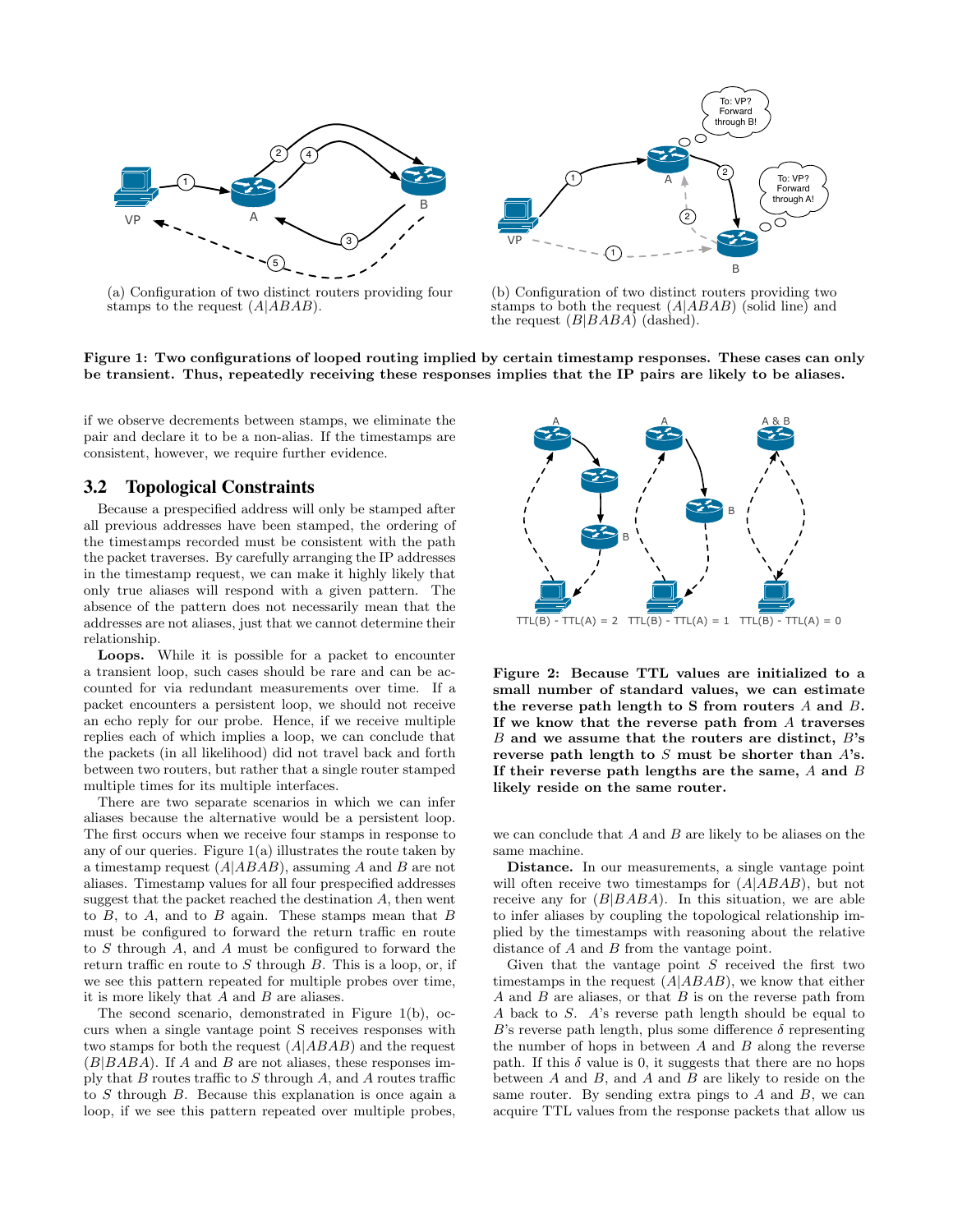|                                           | Total | True aliases                 | Non-aliases         |  |
|-------------------------------------------|-------|------------------------------|---------------------|--|
| Classified as aliases                     |       |                              |                     |  |
| Four Stamps                               | 14810 | 14025 (94.7%)                | $785(5.3\%)$        |  |
| Two Stamps (Loop)                         | 354   | 349 (98.6%)                  | $5(1.4\%)$          |  |
| Two Stamps (Distance)                     | 2580  | $\overline{2422} \ (93.9\%)$ | $158(6.1\%)$        |  |
| $\rightarrow$ Total classified as aliases | 17744 | 16796(94.7%)                 | 948 $(5.3\%)$       |  |
| Classified as non-aliases                 |       |                              |                     |  |
| <b>Bad Clock</b>                          | 17046 | 412 $(2.4\%)$                | 16634 (97.6%)       |  |
| Unclassified                              |       |                              |                     |  |
| Two Stamps (Unclassified)                 | 8440  | 729 (8.6%)                   | 7711 (91.4%)        |  |
| Overall                                   |       |                              |                     |  |
| All pairs with multiple stamps            | 43230 | $(41.5\%)$<br>17937          | 25293<br>$(58.5\%)$ |  |

Table 2: Results and accuracy of timestamp confirmed alias pairs from the mrinfo dataset. The candidate pairs included 43,230 two stamping pairs, 17,937 of which were true aliases. We report the accuracy of our categorizations, showing the true positives (16,796), false positives (948), and false negatives (412) in bold.

to estimate the length of the paths taken from  $A$  and  $B$  back to the source. This inference can be confounded if A and B use different initial TTL values; however, most routers choose their initial value from a small set of standard values. One other source of inaccuracy may arise from 'hidden routers' [20], which do not decrement the TTL value when forwarding the packet, thus violating our TTL argument described in Section 3.2.

Figure 2 shows the relationship between  $A$  and  $B$  given a  $\delta$  value of 2, 1, or 0.

## 3.3 Algorithm

To take advantage of the previously described aliasing characteristics, we perform the following steps to confirm alias pairs.

First, we send a preliminary  $(A|AXXX)$  probe to all IP addresses A involved in any candidate pair, and we remove any addresses which display the Extra Stamp behavior described in Section 2.

Then, for each candidate pair we send probes  $(A|ABAB)$ and  $(B|BABA)$  redundantly five times each from several vantage points. We require the redundancy in order to generate enough responses for our 90% shared-clock threshold, as well as to compensate in case some packets are dropped or filtered. Next, we trim our candidates to the set of pairs which responded to our measurements at least five times with two or more timestamps.

Then, we split the candidates by stamp count. We classify those which stamp four times as aliases. For those which stamp twice, we trim the set to those which pass our shared clock test: those which never display a decrement between stamps, and for which at least 90% of the timestamp values are the same. We declare non-aliases those which do not pass this test.

Finally, for those which pass the clock test we identify pairs which exhibit either two stamp (loop) or two stamp (distance) configurations to any single vantage point. To evaluate the 'distance' configuration, we require TTL values from addresses which may not have responded to our timestamp probes, hence we send extra pings to the candidate addresses. Those which display these configurations, we declare aliases. Those which do not, we characterize as unknown.

# 4. EVALUATION

To assess the accuracy of our technique, we use a dataset of known aliases generated by mrinfo measurements on December 30th, 2009 [19]. mrinfo identifies aliases by issuing IGMP ASK\_NEIGHBORS requests to multicast-enabled routers. Multicast-enabled routers respond to such requests with a list of their interfaces, associated IP addresses, and neighboring routers. Assuming the configuration on the router is correct and up-to-date, the alias information should be correct. However, the resulting datasets are limited in several ways: they only include multicast-enabled routers, they are limited to routers which are connected across Mbone to the vantage point used to initiate the requests, and they are restricted to networks which do not filter IGMP traffic. After removing private and blacklisted addresses, the December 30th set contains 9,130 addresses over 1,635 routers. Because of the dataset's limited size and biases introduced by its limitations, it has a different distribution of aliasing behaviors than the iPlane dataset in Section 2.2. More specifically, 21% of addresses in it provide four stamps, while only 14.4% provide two.

## 4.1 Accuracy

Timestamp-based alias resolution requires candidate alias pairs as inputs. We generated candidate pairs by clustering together IP addresses with a similar vector of TTL values observed in pings from several hundred PlanetLab vantage points, a technique borrowed from iPlane [15]. The intuition for this heuristic is that we only need to consider addresses as potential aliases if they are at similar distances from most locations. By only considering pairs that clustered together, we eliminated roughly 99% of the potential pairs from consideration.

After clustering, we were left with 874,699 candidate pairs. Within those candidate pairs were 32,853 alias pairs. Of these actual aliases, 18,939 included at least one IP address which had previously responded to timestamp requests with multiple stamps, as we described in section 2.2. These 18,939 pairs are an upper bound on the number of aliases our technique could potentially discover.

To each of the 874,699 candidate pairs we sent two probes:  $(A|ABAB)$  and  $(B|ABAB)$ . Of the candidates pairs that we probed, 576,068 pairs responded to at least one probe, 43,230 with two or more stamps. Note that many of the pairs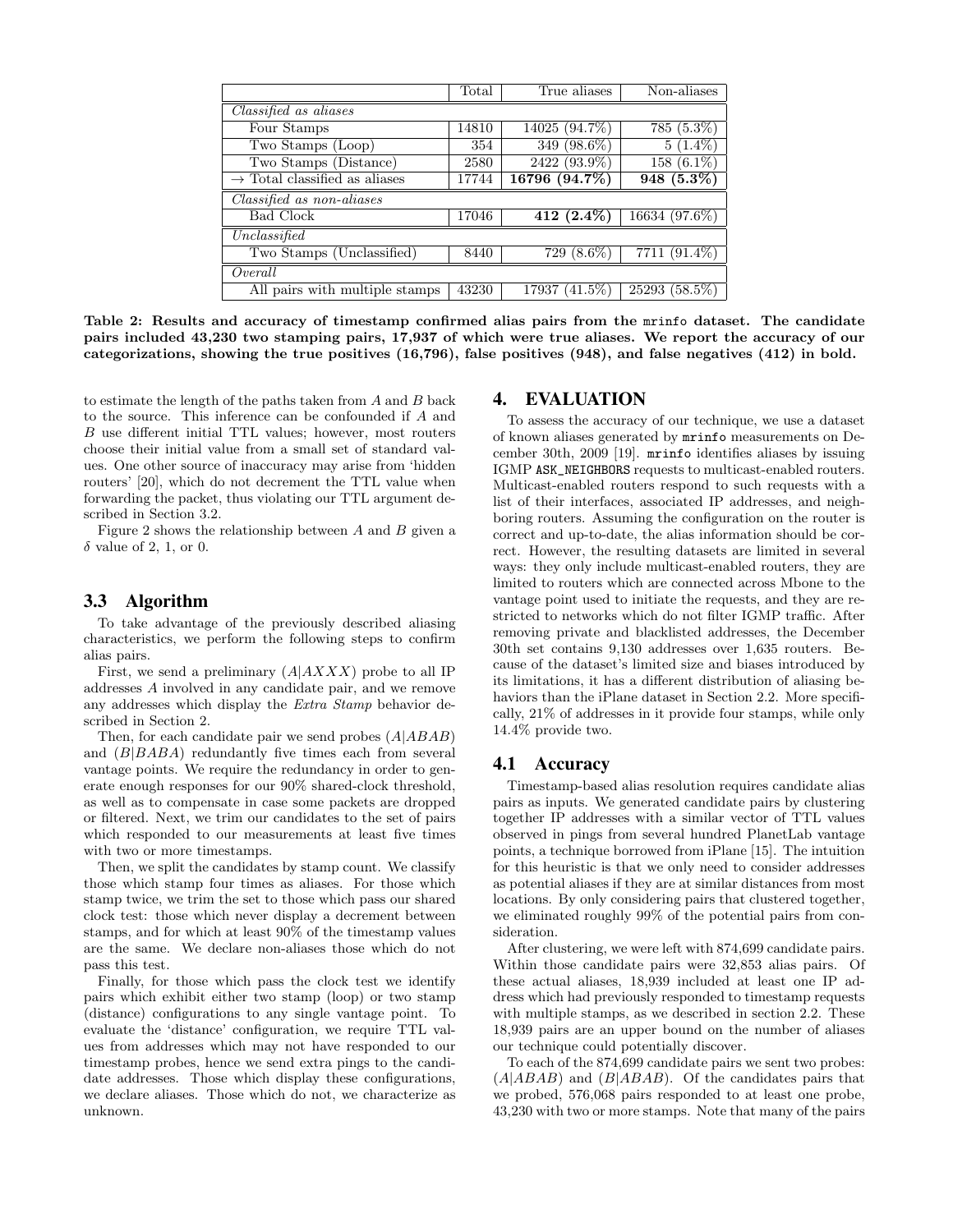respond with fewer than two stamps because they are not aliases: a response to  $(A|ABAB)$  might include only a stamp for  $A$  because  $B$  is not an alias and is not on the reverse path. Within those 43,230 responsive pairs were 17,937 true alias pairs, 94.7% of the 18,939 pairs we could potentially address. Table 2 displays the categorization and accuracy of pairs which provided two or more stamps.

We classified 17,744 of the pairs as aliases. Overall 16,796 of the 17,744 aliases (94.7%) we found are true positives, according to the mrinfo data. It is possible that some of the 5.3% false positives are due to out-of-date mrinfo configurations or changes in configuration between the generation of the mrinfo data in December 2009 and our experiments in May 2010.

The 16,796 true alias pairs we identified represent 88.7% of the original 18,939 alias pairs our technique could potentially find. We note that we had much more success in identifying alias pairs for addresses which stamped four times than for those that stamped twice. Of those pairs for which one of the addresses stamped four times (when queried with its own address four times), we correctly identified 94.3% of them as aliases. However, for those pairs for which neither address stamped four times, but at least one of the addresses stamped twice, we only identified 63.4% of the pairs as aliases.

Of the 17,046 pairs our technique declares to not be aliases, 412 are classified as aliases by mrinfo, only 2.4% false negatives. Over half of these false negatives included a clock decrement between stamps.

#### 4.2 Coverage

To further evaluate our technique, we assess whether it identifies aliases not found by RadarGun [3] and Mercator [8], two existing, widely-used techniques. Similar to how our technique relies on routers stamping multiple times, these techniques also rely on specific router behaviors, limiting their applicability. We look to the overlap of the aliases discovered by each technique, to assess whether by combining techniques we may be able to do better than any single technique on its own. We discuss combined techniques further in related work.

For our evaluation, we again use mrinfo as a basis for comparison. It is possible that the selection bias of this data influences the relative effectiveness of the different techniques. For example, RadarGun relies on routers using linear IPID counters, and we found that a higher proportion of addresses in the mrinfo dataset returned random IPID values compared to the RadarGun study (also of just over 9000 addresses) [3]. Similarly, as we noted above, a higher proportion of addresses in this dataset will stamp four times, compared to the broader dataset used in Section 2.2, increasing our relative effectiveness.

We evaluate each technique under the condition where all true pairs are included as candidates. Thus, we provided each technique all of the IP addresses as inputs (for those which take addresses as input) or all of the true alias pairs as candidates (for those which require candidate pairs). Because some techniques may not find all combinations of pairs (identifying  $(A, B)$  and  $(B, C)$  as pairs, but not  $(A, C)$ ), we take the transitive closure of all pairs confirmed, providing us with a complete set of implied aliases for each technique.

Figure 3 shows a CCDF demonstrating the per-router coverage provided by the techniques individually and by all



Figure 3: Comparison of coverage of alias resolution techniques over mrinfo dataset. Graph is a CCDF showing the fraction of routers for which the techniques identify a given fraction of alias pairs. Merging successive techniques improves the proportion of identifiable alias pairs, for this dataset.

techniques merged. The metric evaluates how completely the techniques identify all alias pairs for the routers in the dataset. The vertical axis provides a complementary cumulative fraction of the 1,635 mrinfo routers, and the horizontal axis provides the fraction of alias pairs per router successfully identified by the alias resolution technique. A given  $(x, y)$  point shows that a technique identified at least  $x$  fraction of pairs for  $y$  fraction of the routers. Some routers in the dataset had many more interfaces than others: 75% had six or fewer addresses, and the largest had 70 addresses.

The merger of the three techniques provides much greater coverage than any technique in isolation for this dataset. With all techniques merged together, 52.3% of routers have their aliases resolved entirely (100% of pairs identified) and 72.9% are resolved partially (some, but not all of their alias pairs are identified by the alias resolution). In aggregate, 68.3% of all alias pairs within the dataset are identified by one or more technique. Furthermore, the gains provided by including each successive technique are large. In particular, adding our technique to the merger of RadarGun and Mercator increases the number of routers that are completely resolved from 36.9% to 52.3%. In fact, 76.7% of the pairs discovered by our technique are unidentified by either RadarGun or Mercator.

# 5. RELATED WORK

We next discuss related work which has dealt with alias resolution or measurements using timestamps.

#### 5.1 Alias Resolution

Many techniques exist to address the IP alias resolution problem, but none have complete coverage or offer a complete solution.

Mercator sends a UDP probe to a high numbered port, generating an ICMP Port Unreachable error message. On some routers, the error message is sourced from an address different from the destination of the original UDP probe, revealing that the two addresses reside on the same router [8]. Mercator cannot discover aliases for routers that respond from the original destination address.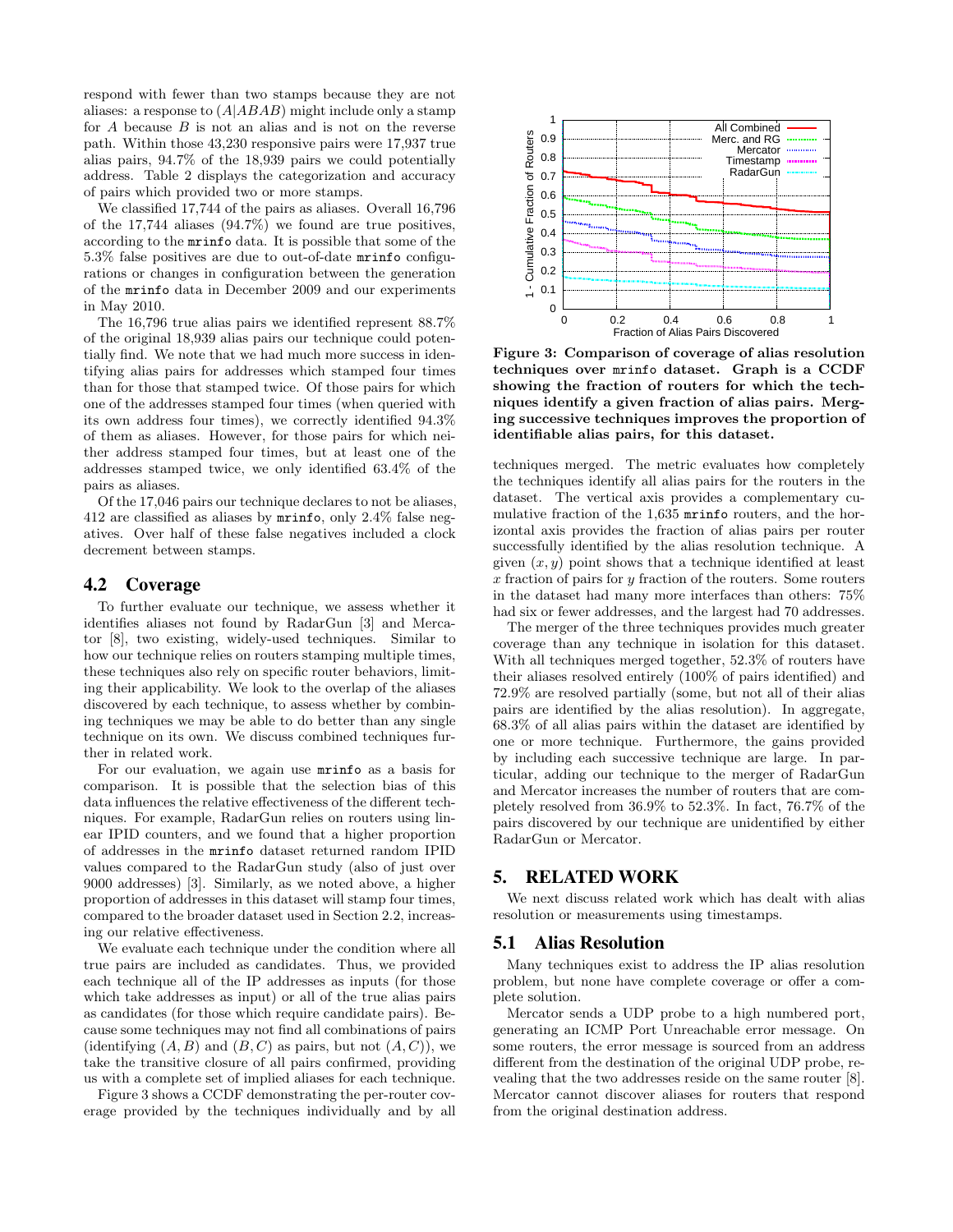Ally sends a succession of probes to suspected aliases and analyzes the IPID value in response packets. Since some routers use a common counter to set IPID values, Ally declares a pair of addresses aliases if subsequent probes interleaved between the two addresses remain in the same range [21]. RadarGun borrows Ally's IPID insight and improves on its technique to reduce measurements from  $O(n^2)$ probes to  $O(n)$  probes. RadarGun does this by probing each IP address several times to generate a 'velocity model' of how the address's IPID values change over time. It then compares the velocity models between all pairs of addresses to identify aliases [3]. However, many routers do not have well-behaved linear counters, leaving both Ally and Radar-Gun unable to identify their aliases.

Whereas our technique, as well as the others discussed so far, classify aliases by probing the IP addresses in question and inspecting the replies, DisCarte [20] and APAR [9] base their techniques on topological relationships observed in traceroute and similar probes. The IP record route option often discovers different IP addresses than traceroute, even along the same path, and DisCarte attempts to align the two types of probes to resolve aliases [20]. APAR (Analytic and Probe-based Alias Resolver) uses common IP address assignment schemes to analyze traceroutes and infer aliases. The developers of APAR found that approximately half of the alias pairs they discovered were also found by Ally [9], whereas we found that 76.7% of the pairs we discovered in the mrinfo dataset were not found by the Ally-based Radar-Gun or by Mercator. An interesting question for the future is how well DisCarte and APAR combine with our technique.

We are not the first to suggest combining techniques. While we showed in Section 4.2 that combining techniques can provide more complete alias information, challenges remain for such a technique to be successful. Efficient probing, resolving conflicts between techniques, and limiting the impact of false positives all remain unresolved questions for a complete aliasing system [13].

#### 5.2 IP Timestamps

Fonseca et al. investigated whether packets with timestamp or other IP options were dropped on paths between PlanetLab sites. They found that approximately half the paths dropped options packets, but that most of the drops were at the edge of the network, concentrated in a small number of ASes [5]. We measure from multiple vantage points to counteract this, an approach we also used in earlier work [11]. Since we are targeting routers, rather than end hosts, many of our destinations are in the core, where Fonseca et al. found little filtering. Still, our technique will not work for destinations that do not provide timestamps or that are completely behind filters.

In earlier work, we used prespecified timestamps as part of our reverse traceroute [11] and iPlane [14] systems. Neither system used timestamps for alias resolution.

In addition to the IP timestamp option that we use, there is an ICMP Timestamp request message. With this message, a sender can request the timestamp of the destination, but not of other IP addresses, so it cannot be used for our alias resolution technique. Tulip uses ICMP Timestamp messages to help diagnose performance problems [17].

# 6. CONCLUSION

Despite numerous efforts to develop alias resolution techniques, comprehensive IP alias resolution remains a challenge. We have demonstrated a new technique for IP alias resolution using IP prespecified timestamp measurements, a standard IP option. Our technique requests timestamps from both addresses in a candidate alias pair in a single probe. We have shown that many routers honor IP timestamp requests, and 32.4% of routers in our dataset will provide two or more timestamps in response to a request for their own IP address multiple times in the same probe. We found that timestamp-based alias resolution provides accurate results for routers that support it: in our study, 94.7% of alias pairs identified were true positives. In addition, timestamp alias resolution provides gains in overall coverage by discovering alias pairs which existing techniques failed to identify.

#### Acknowledgments

We would like to thank the anonymous IMC reviewers for their valuable comments and feedback. We would also like to thank Adam Bender for modifying the RadarGun tool for our use and Colin Scott for comments on an early draft of this paper.

# 7. REFERENCES

- [1] RFC 791: Internet Protocol, September 1981.
- [2] Bavier, A., Bowman, M., Chun, B., Karlin, D. C. S., Muir, S., Peterson, L., Roscoe, T., Spalink, T., and Wawrzoniak, M. Operating system support for planetary-scale network services. In Network Systems Design and Implementation (2004).
- [3] Bender, A., Sherwood, R., and Spring, N. Fixing Ally's growing pains with velocity modeling. In Internet Measurement Conference (2008).
- [4] COSTA, M., CASTRO, M., ROWSTRON, A., AND KEY, P. PIC: Practical Internet Coordinates for distance estimation. In International Conference on Distributed Computing Systems (2004).
- [5] Fonseca, R., Porter, G., Katz, R., Shenker, S., and Stoica, I. IP options are not an option. Tech. rep., EECS Department, University of California, Berkeley, 2005.
- [6] Francis, P., Jamin, S., Jin, C., Jin, Y., Paxson, V., RAZ, D., SHAVITT, Y., AND ZHANG, L. IDMaps: A global Internet host distance estimation service. In INFOCOM (2000).
- [7] Gao, L. On inferring autonomous system relationships in the Internet. IEEE/ACM Transactions on Networking (2000).
- [8] Govindan, R., and Tangmunarunkit, H. Heuristics for Internet map discovery. In INFOCOM (2000).
- [9] Gunes, M., and Sarac, K. Resolving IP aliases in building traceroute-based Internet maps. IEEE/ACM Transactions on Networking (2009).
- [10] HYUN, Y. Personal Communication, May 2010.
- [11] Katz-Bassett, E., Madhyastha, H. V., Adhikari, V., Scott, C., Sherry, J., van Wesep, P., Anderson, T., and Krishnamurthy, A. Reverse traceroute. In Network Systems Design and Implementation (2010).